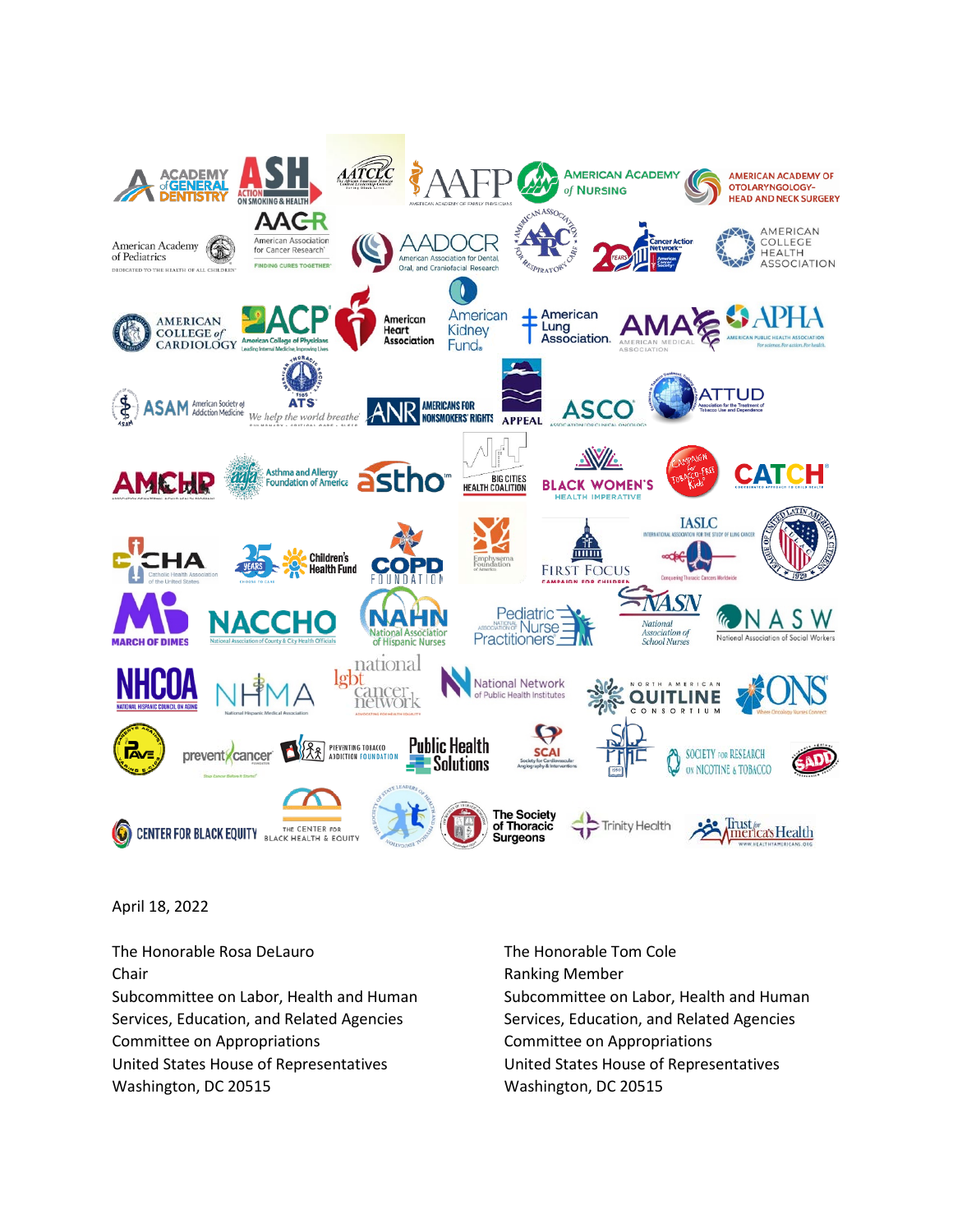Dear Chair DeLauro and Ranking Member Cole:

As your Subcommittee moves forward with the FY 2023 Labor, Health and Human Services, Education and Related Agencies Appropriations bill, we urge you to increase funding for the Centers for Disease Control and Prevention's (CDC) Office on Smoking and Health (OSH) by \$68.5 million, for a total of \$310 million. This increase would help OSH respond to high rates of e-cigarette use among youth and the devastating toll that tobacco<sup>[1](#page-1-0)</sup> continues to take on our nation's health.

Tobacco use has long been the leading preventable cause of death in the United States. Tobacco is responsible for more than 480,000 deaths and approximately \$226 billion in health care costs in the United States each year. Nearly one in three heart disease deaths and cancer deaths and nearly eight in 10 chronic obstructive pulmonary disease (COPD) deaths are caused by tobacco use. Tobacco use almost always begins during adolescence, and most adult smokers want to quit, but overcoming an addiction to nicotine is difficult and often requires multiple quit attempts.

Youth continue to use e-cigarettes at alarming levels. CDC and the Food and Drug Administration's (FDA) most recent National Youth Tobacco Survey showed that more than 2 million middle and high school students reported using e-cigarettes in the first half of 2021, even when many schools were closed because of the COVID-19 pandemic. In 2021, 43.6 percent of all high school e-cigarette users used ecigarettes on 20 or more days a month and 27.6 percent reported daily use, a sign that youth are addicted or at risk of addiction. Studies also show that young people who use e-cigarettes are more likely to become smokers. A more robust public health response is needed to prevent e-cigarettes from placing a new generation at risk for nicotine addiction and tobacco use.

Tobacco use is also a significant contributor to health disparities. While smoking rates overall have declined, smoking has become more concentrated among certain groups and in particular regions of the country. People with lower incomes and lower levels of education, Native Americans, people with behavioral health conditions, and LGBT Americans all have disproportionately higher rates of tobacco use, placing them at greater risk for tobacco-caused diseases such as heart disease, cancer, and respiratory disease. Black Americans die from smoking-caused diseases at far higher rates than other Americans despite starting to smoke at a later age, smoking fewer cigarettes per day, and being more likely to make a quit attempt.

OSH has a vital role to play in addressing tobacco use. OSH provides grants to states and territories to support tobacco prevention and cessation programs, runs a highly successful national media campaign called Tips from Former Smokers (Tips), conducts research on tobacco use, and develops best practices for reducing it. Additional resources will allow OSH to address the threat to public health posed by high rates of youth e-cigarette use while continuing to prevent and reduce other forms of tobacco use. With additional resources:

<span id="page-1-0"></span><sup>&</sup>lt;sup>1</sup> References to tobacco in this letter refer to commercial tobacco and not ceremonial tobacco which is used by some American Indian communities.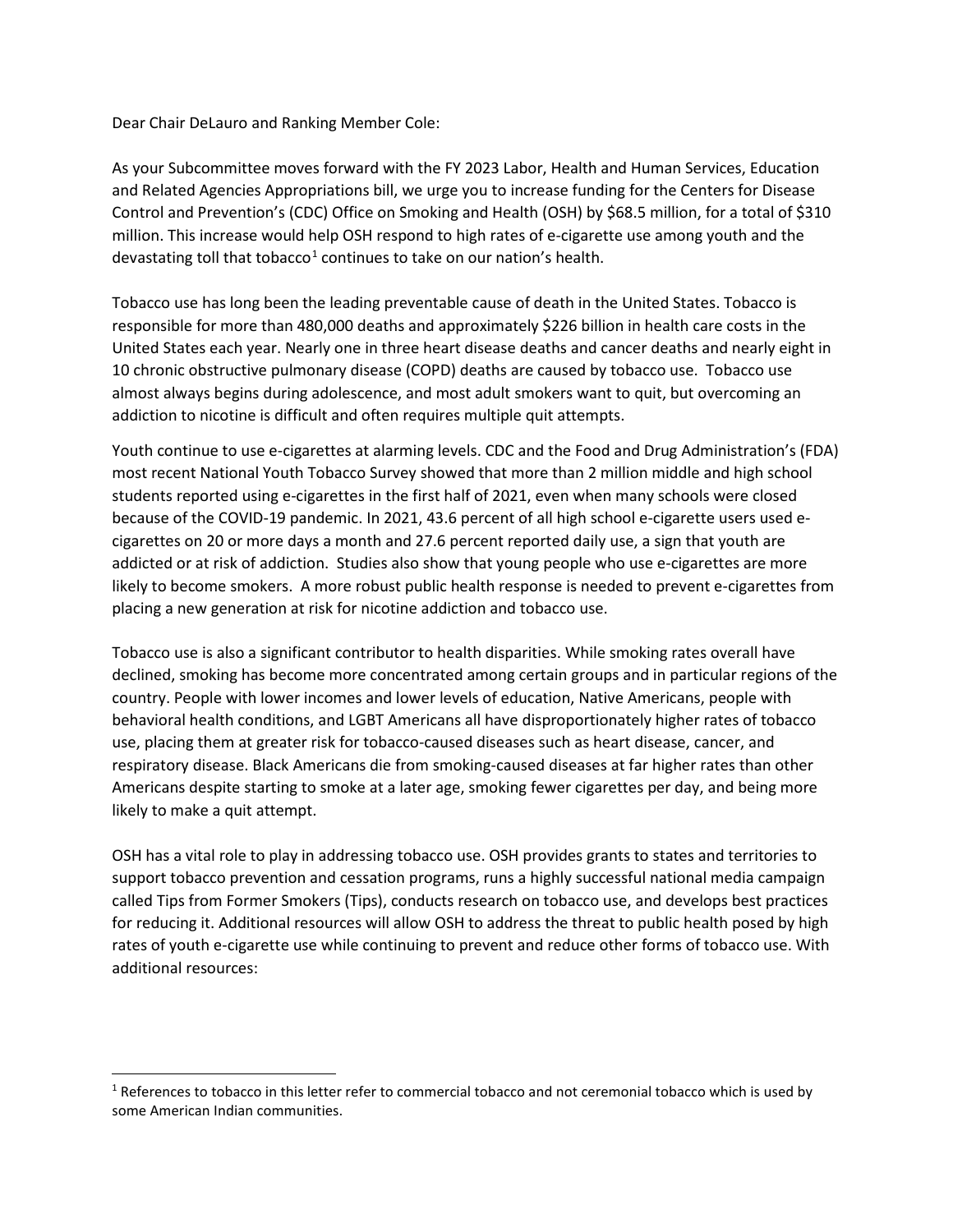- CDC could better advance health equity by strengthening efforts to assist groups who are disproportionately harmed by tobacco products, including by designing and implementing prevention and cessation programs that are tailored to address their specific needs.
- CDC could enhance efforts to end youth and young adult tobacco use, including e-cigarette use, by providing more resources to state and local health departments; educating youth, parents, health professionals, communities, and others about tobacco products and the harms associated with their use; and identifying evidence-based strategies to protect youth and young adults from initiating tobacco use.
- CDC could expand a program that we know works to reduce tobacco use: the Tips media campaign. From 2012 through 2018, CDC estimates that more than 16.4 million people who smoke attempted to quit and approximately one million smokers have quit for good because of the Tips campaign. As a result, the Tips campaign has helped prevent an estimated 129,100 smoking-related deaths and saved an estimated \$7.3 billion in health care costs.

We appreciate that the FY 2022 House Labor, Health and Human Services, Education and Related Agencies Appropriations bill included a \$12.5 million increase for OSH. While the Consolidated Appropriations Act, 2022 (P.L. 117-103) increased funding for OSH by \$4 million in FY 2022, additional investments in tobacco prevention and cessation will save lives, reduce tobacco-related health disparities, and reduce the cost of treating tobacco-caused disease. We urge you to increase funding for CDC's OSH from \$241.5 million to \$310 million, which will enable CDC to address the challenges posed by e-cigarettes, continue to make progress reducing the death and disease caused by other tobacco products, and strengthen efforts to assist groups disproportionately harmed by tobacco products.

Sincerely,

| <b>Academy of General Dentistry</b>                                 | American Association for Respiratory Care<br>(AARC)            |
|---------------------------------------------------------------------|----------------------------------------------------------------|
| <b>Action Smoking and Health</b>                                    |                                                                |
| African American Tobacco control Leadership<br>Council              | <b>American Cancer Society Cancer Action</b><br><b>Network</b> |
| American Academy of Family Physicians                               | American College Health Association                            |
| American Academy of Nursing                                         | American College of Cardiology                                 |
| American Academy of Otolaryngology-Head<br>and Neck Surgery         | American College of Physicians                                 |
|                                                                     | <b>American Heart Association</b>                              |
| <b>American Academy of Pediatrics</b>                               | American Kidney Fund                                           |
| American Association for Cancer Research                            | American Lung Association                                      |
| American Association for Dental, Oral, and<br>Craniofacial Research | <b>American Medical Association</b>                            |